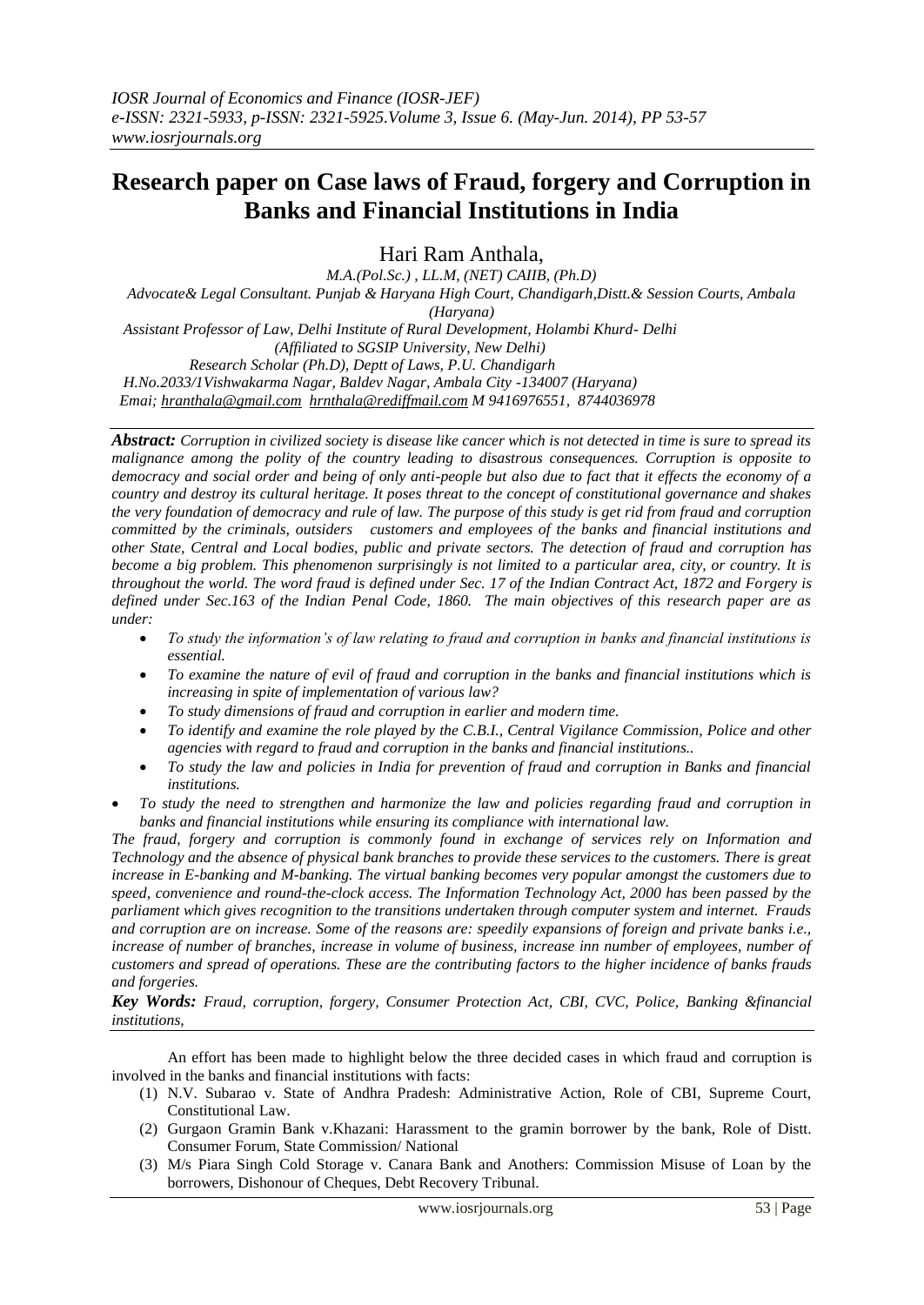# **I. N.V. Subarao v. State of Andhra Pradesh** 1

## **Facts of the case are as under:**

That a case was registered against Sh.V.N.Subarao, the then Manager, Central Bank of India and Sh. Attur Prabhakar Hegde, Prop of M/s A.P. Enterprises, Guntur for commission of Offence<sup>2</sup> alleging that Manager has abused his official position as a public servant and entered into a criminal conspiracy with Prop And defrauded the Bank to the tune of Rs.1.168 crores by sanctioning temporary overdrafts and term loans to various individual sponsored by the said proprietor. A charge sheet was filed by CBI. The Manager fraudulently and dishonestly disbursed 494 loans of Rs.10000 each to various railway employees and other organization as he was instructed by his controlling officers to disburse loans only after obtaining undertaking from their employers (borrowers) that the monthly installment of repayment of loan will be deducted from the salaries as primary security and also obtain a mortgage on the plots sold to the borrower through the Prop M/s.A.P.Enterprises. An amounting to Rs.49, 40,000 and credited the proceeds to the account of the Proprietor without obtaining the requisite undertaking from the employers and without proper security of monthly installments to be deducted from their salaries. Out of 494 borrowers, 45 persons have been identified by the prosecution M/s. A.P. Enterprises after having received the proceeds fraudulently and dishonestly did not got 45 plot registered in their names nor the borrowers got the loan amount from the bank.

The Special Judge for CBI cases, Vishakhapatnam sentenced them for 1 year rigorous imprisonment<sup>3</sup> and to undergo RI for a period of two years along with a fine of Rs.5000, in default, to further undergo imprisonment for 3 months in lieu of offences punishable<sup>4</sup>. Manager was further sentenced undergo RI for 1 year along with fine of Rs.200, in default, to further undergo simple imprisonment for 2 months for the offences punishable <sup>5</sup> and also ordered that sentences shall run concurrently.

N.V. Subarao v. State of Andhra Pradesh<sup>6</sup> Two appeals were filed before the High Court of Andhra Pradesh at Hyderabad. The appeals were dismissed and confirmed the conviction and reduced the sentence of Two years to one year and preferred these appeals by ways of special leave and leave was granted on 20.10.08.

**There was wrongful loss to the Bank as well as to the purchasers**. No mortgage was created putting loss to bank of Rs. 4, 50,000. M/s A.P.Enterprises provided FCNR deposits to the Bank to the tune of Rs.8 crores for a period of 3 years. However the Prop has purchased 60 acres land at Gorantla village near Guntur and 463 plots were registered. The Manager forwarded the proposal of M/s A.P.Enterprises to Regional Office, Vijawadda for sanction of Overdraft facility of Rs.12 lac and sanctioning terms loan to borrowers for purchase of plot from M/s A.P. Enterprises on the basis of FCNR deposits.

It was also stated by Bank Manager that for total of 957 borrowers, only 122 letters of undertaking had been obtained. Pre inspection of the borrowers & plot was not conducted as per the Manual of Instructions of the Bank Hence **Administrative action.** The Manager could not delegate responsibility to someone else thus Debt, Financial and Monetary laws provide Misconduct N.V. Subarao v. State of Andhra Pradesh<sup>7</sup> and. Non delegable duties<sup>8</sup>. No Bank account was opened for theloanees. Bank Manager caused monetary loss to Bank on the presumption<sup>9</sup> without following established procedure<sup>10</sup>and debt, financial and monetary law- Bank Scam/Criminal conspiracy/ embezzlement/ forgery<sup>11</sup>.

Preponderance of probabilities-Prosecution established its charges beyond reasonable doubt<sup>12</sup> by adducing acceptable evidence<sup>13.</sup> Criminal conspiracy was held and proved<sup>14</sup> and acceptance of money from and transfer

7 . Supra

1

8 . K.G.Premashankarv.Inspector of Police (2002) 8 SCC 87: 2003 SCC (Cr.) 223: R.Venkatkrishna v. CBI, (2009) 11 SCC 737: (2010) 1 SCC (Cri) 164 relied on State Bank of Hyderabad v. P.Kata Rao (2008) 15 SCC 657: (2009) 2 SCC(L&S)489 distinguished on facts

<sup>1 .</sup> Through Inspector of Police, CBI/SPE, A.P. Criminal Appeal No.1688 of 2008 with No.1700 of 2008 decided on December3,2012 (2013) 2 SCC 162:

<sup>2</sup> . UnderSec.420 of IPC and Sec. 420, 468 and 471 read with Sec.468 IPC and Sec. 13(2) Read with Sec.13 (1) (d) of Prevention of Corruption Act, 1988

<sup>3</sup> . Under Sec.120B of IPC, 1860 vide judgment &order dt.30.4 .2009

<sup>4.</sup> Under Sec.420B of IPC, 1860

<sup>5</sup> . Under section 13(1) (d) of Prevention of Corruption Act, 1988

<sup>6</sup> . Criminal Appeal No.602 of 2001 decided on 29.1.08

<sup>9</sup> . Under Indian Evidence Act, 1872 Ss. M.Narsimsinga Rao v State of A.P., (2001) 1 SCC 691: 2001 SCC (Cr.) 114 and 4

<sup>10.</sup> Ss. 20 and 13 of Prevention of Corruption Act, 1988

<sup>11</sup> Under Se.120B r/w 420, 468 and 471 in M.Narsimsinga Rao v State of A.P., (2001) 1 SCC 691: 2001 SCC (Cr.)

<sup>12.</sup> Sec.101 of Indian Evidence Act, 1872

<sup>13.</sup> T.Subramanium v. State of T.N. (2006) 1 scc 401 (2006) 1 SCC (Cri.) 401

<sup>14</sup> S.120 of IPC, 1860.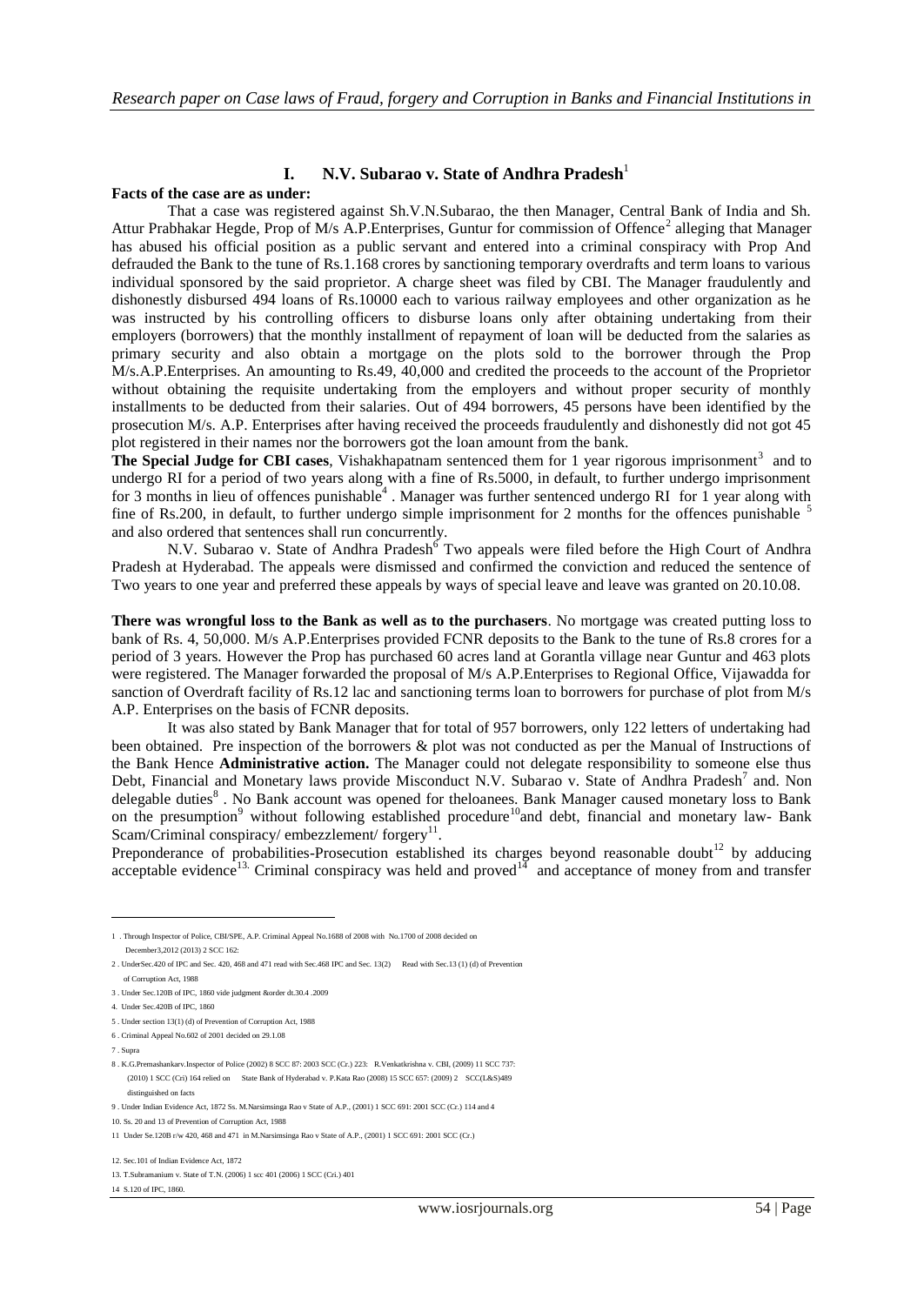of fraudulently sanctioned loans to credit of the account and hence conspiracy established and debt, financial and monetary law.

#### **Bank Scam/Criminal conspiracy/embezzlement/forgery**

However the several decrees obtained. And few mortgages created but in K.G.Premshanker v. Inspector of Police<sup>15</sup> and R.Venkatkrishnanv.C.B.I<sup>16</sup>.

**Departmental Enquiry** was conducted against the Bank Manager and accordingly he was dismissed from the services however the attention of the Court was drawn to a decision in State Bank of Hyderabadv.P.Kota Rao  $17$ and State of M.P.v.SheetlaSahai $18$ but was not helpful and court held that offence of criminal conspiracy can also be proved by circumstantial evidence. It was contended that orders be set aside on the basis of decisions including in KashinathMondal v. State of West Bengal.<sup>19</sup>

It was held that in view of the concurrent findings recorded by both the courts based on acceptable evidence in the form of oral and documentary evidence, we are of the opinion that it is not a fit case where we should exercise discretionary jurisdiction<sup>20</sup>, consequently both the appeals fail and are accordingly dismissed.

# **II. Gurgaon Gramin Bank v.Khazani<sup>21</sup>**

### **Harassment to the gramin borrower by the bank- Role of Distt. Consumer Forum, State Commission/ National Commission Consumer Protection Act,1986.& Supreme Court,**

#### **Facts of the case are as under:**

That Smt. Khazani availed buffalo loan from appellant bank and was insured for Rs.15000/- for period from 6,2,01 to 6.2.04 vide animal tag NIA/03170 WITH New India Assurance Com Ltd 2nd respondents and premium was paid Rs.759/- vide receipt No.170612 dt, 5.0.01. The buffalo was unfortunately died on 27.12.01. She lodged claim for insurance money through bank and supplied them ear tag. No step was taken by the Bank or Insurance Company. She served notice dated 30.07.03 but yielded no result.

She filed complaint bearing No.824 before the **District Consumer Dispute Redressal Forum <sup>22</sup>** the same was allowed vide order dated 26.07.07 with the direction to Insurance Company to pay money of buffalo together with rate of interest @ 9% p.a. from the date of death of buffalo and pay Rs.3000/- as cost of litigation and compensation for harassment to comply within one month.

The Bank was dissatisfied and filed an appeal before the **State Commission<sup>23</sup>**, Haryana, Panchkula , Admittedly tag No 03170 and post mortem report.

The Bank and Insurance Company denied. Field Officer reported that when the buffalo died there was no tag and tag was not sent to opposite party.

Bank moved to National Commission,<sup>24</sup>New Delhi against the order dated 21.07.09 of State Commission. The National Commission found no error/ irregularity inn exercise of jurisdiction and ordered accordingly on 25.11.09

SLP against the order dated. 25.11.09 was filed and **Khazani was brought to Supreme Court.** May be ill luck of Bank, Bank is caused to worked , how much amount spent till date on this dispute which relate to death of buffalo stake of which is Rs.15000/- and bank will file an affidavit within 4 weeks with regard to amount spent on litigation. The Chief Manager of bank filed an affidavit for expenditure as under:

**Amount spent by Bank**: District Forum Rs.2400 State Commission 2650 and Supreme Court 8500/- **total Rs. 12950** The Supreme Court has not been told by the bank how much money have been spent by Bank officer for their to and fro journey to lawyers office, the District Forum, State Commission, National Commission and Supreme Court for partly amount o Rs.15000/-. As per affidavit bank spent Rs. 12950/- . District forum awarded Rs. 3000/- towards cost of litigation and compensation for harassment caused to Khazani.

#### **The Supreme Court remarked as under**:

1

<sup>15</sup> . (2002) 8 SCC 87: 2003 SCC (CRI.) 223

<sup>16</sup> . (2009) 11 SCC 737: (2001) 1 SCC (Cri) 164

<sup>17</sup> . (2007) 1 SCC 657 (2007) 2 SCC (Cri.) 489

<sup>18</sup> . (2009) 8 SCC 617: 2009) 3 SCC (Cri.)901

<sup>19</sup> . (2012) 7 SCC 669: (2012) 3 (Cri) 463.

<sup>20</sup> .Under Article 136 of the Constitution of India

<sup>21</sup> . AIR 2012 SC 2881 .JJ K.S.Radha Krishna and DipakMisra Civil Appeal No. 6261 of 2012 arising out of SLP© No.8875 of 2010 dt.4.9.12

<sup>22</sup> .Under Sec. 11 Protection of the Consumer Act,1986

<sup>23.</sup> Ibid Sec. 15

<sup>24</sup> .Ibid Sec. 21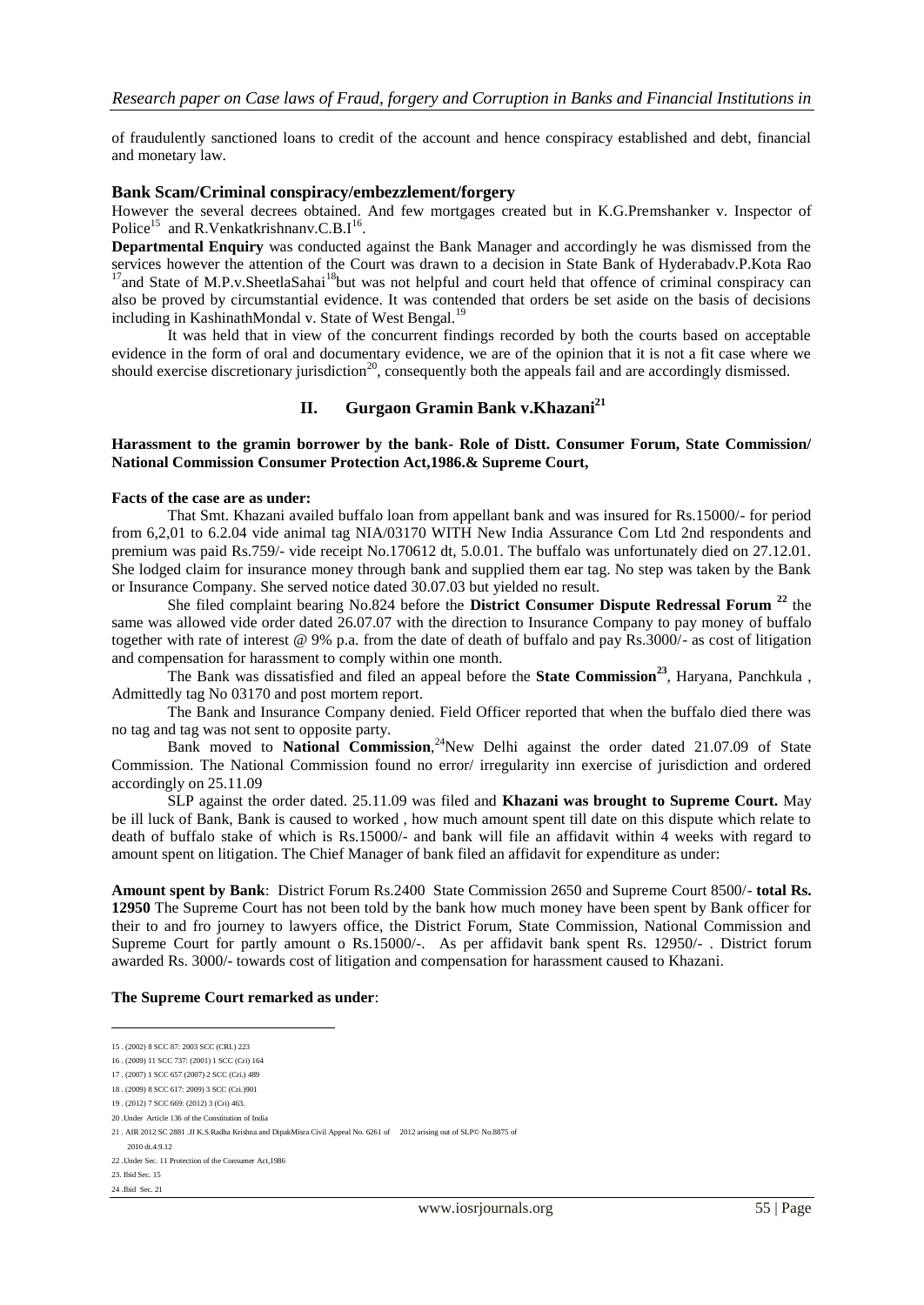Remember buffalo died 10 years back till litigation is not over.

Advocate argued that claim was false as no tag was found on dead buffalo.

These types of litigation should be discouraged and message should also go otherwise for all trivial matters. People will rush to this court.

Gramin Bank like appellant should stand for benefit of grant- Repayment to large extent depends more they get.

Driving poor gamins to various FORUMS should be strongly depreciated because they have to spent large amount for conduct of litigation. We condemn these types of practice unless the stake is very high or matter affects a large number of persons or effects a general policy of the Bank which has for reaching consequence.

**Appeal is dismissed with cost of Rs.10000/**- to be paid by bank to first respondent within a period of one month resultantly bank has to spend Rs. 25930/ for claim of Rs. 15000/- spent to and fro traveling of the Bank officer. Let God save the Gramin.

# **III. M/s Piara Singh Cold Storage v. Canara Bank and Anothers<sup>25</sup>**

#### **Misuse of Loan by the borrowers, Dishonour of Cheques, Debt Recovery Tribunal, Constitutional Law. The facts of the case as under**:

That M/s Piara Singh Cold Storage was granted an agricultural loan of Rs.25 lakhs for modernization of cold storage, for which rate of interest was less than the commercial use of loan for commercial purpose. The debtor was in breach of terms and conditions of **the agriculture loan as the cold storage was converted into marriage palace.** The term loan was granted on 30.3.2000 to be repaid within seven years against mortgage of 18 Kanal of land Village Rehan Jattan, Phagwara Distt. Kapurthala. He repaid Rs. 6 lac up to 7.4.01. The respondent Bank started proceeding under  $D.R.T^{26}$  and proceeding were initiated due to dishonor of cheques<sup>27</sup>. He applied for one time settlement of Agriculture loan.

The main dispute was that borrower was granted agriculture term loan but the petitioner stated that there was downfall in market and cold storage was not running in profit. He had filed no application for diversion of funds.

It was held that petitioner is guilty of breach of terms and conditions of the agriculture term loan. Therefore, he cannot ask for one time settlement and should not be permitted for equitable relief. The petitioner is devoid of any merit and is frivolous and deserves to be dismissed out rightly<sup>28</sup>.

**Accordingly petition is dismissed with cost of Rs.5000/**- which shall be paid by petitioner to High Court Legal Services Committee within 15 days.

## **IV. Conclusions:**

On going through the discussions in all the three decided that how the public and Banks and financial institutions employees and outsiders are playing their vital roles in fraud, forgery and corruption in the banking and financial institutions. This tendency must not occur in the banking and financial institutions. However, law is there but implementation is poor. The Public Interest Litigation PIL has proved to be a strong and potent weapon in the hand of Court enabling it to unearth many scams and corruption cases in public life and to punish guilty involved in those Scam. Hawala Scam, Urea Scam, Fodder Scam in Bihar, St.Kit Scam, Ayurvedic Medicine Scam and illegal Allotment of Government Houses and Petrol Pumps has come to light through Public Interest Litigation. The detection of fraud and corruption has become a big problem. This phenomenon surprisingly is not limited to a particular area, city, or country. It is throughout the world. There must be strict law and severe punishment must be there to curb the fraud, forgery and corruption. The judiciary has also played its role through various judgments delivered by the Supreme Court of India, High Courts and District Consumer Redressal Forum, State Consumer Redressal Forum and National Consumer Redressal Commission. Thus analysis on the scrutiny of fraud and forgery and corruption provisions, judicial functioning and to create new provisions for arresting fraud, forgery and corruption in banks and financial institutions. **The criminal persons** who commit fraud, forgery and corruption in the banks and financial institutions must be given life imprisonment and sent behind the bar so that coming generation my not commit any fraud and forgery which case huge loss to the government revenue and cause great problems to Banks, Financial Institution because after committing fraud and corruption the role of police department, Central Bureau of Investigation, Central Vigilance Commission started as per the quantum of fraud and forgery. **The scope of the Disciplinary action**

1

<sup>25</sup> AIR 2012 P&H .H.C.Chd., M.M.Kumar&Alok Singh Judges. C.W.P. 20/2011

<sup>26</sup> Dt. 3.4.12 Sec.58. RBI Act, 1934 (Act. 12 of 1934),

<sup>27</sup> . Under Section 138 of Negotiable Instrument Act, 1881

<sup>28</sup> Art. 226 of the Constitution of India.